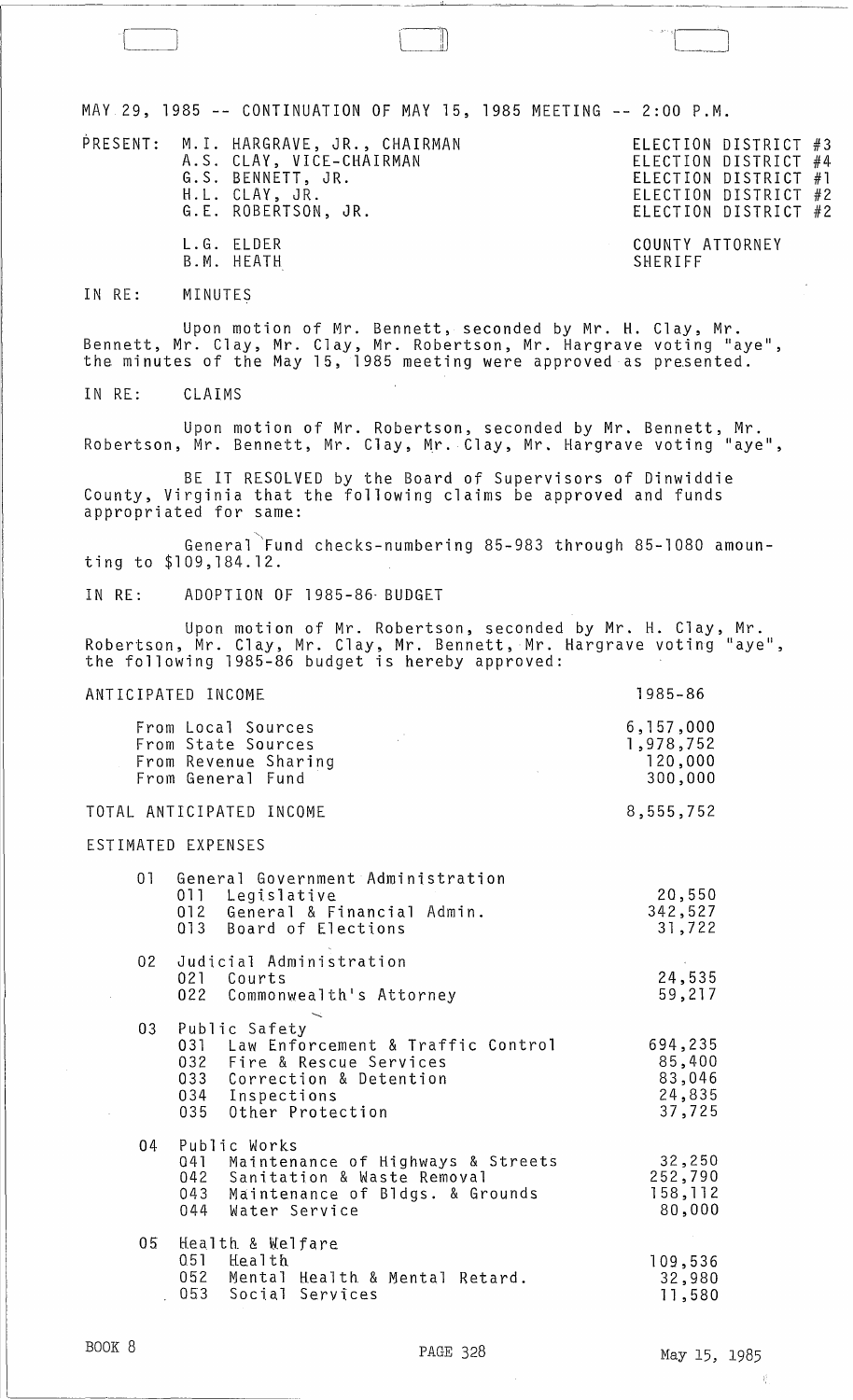| 06   | Education                                                                                                                                   |                                 |
|------|---------------------------------------------------------------------------------------------------------------------------------------------|---------------------------------|
|      | 064 Community Colleges                                                                                                                      | 1,145                           |
|      | 07 Parks, Recreation & Cultural<br>071 Parks & Recreation<br>073 Library                                                                    | 5,500<br>79,905                 |
| 08   | Community Development<br>081<br>Planning & Community Development<br>082<br>Environmental Management<br>083<br>Cooperative Extension Program | 98,826<br>2,850<br>31,469       |
| 09   | Non-departmental<br>091 Con-departmental                                                                                                    | 523,146                         |
|      | TOTAL ESTIMATED EXPENSES                                                                                                                    | 2,823,881                       |
|      | 5100 TRANSFERS TO OTHER FUNDS                                                                                                               |                                 |
| 5101 | Virginia Public Assistance Fund from<br>General Fund<br>5102 School Fund from General Fund<br>5103 School Fund from Revenue Shar. Fund      | 994,961<br>4,616,910<br>120,000 |
|      | TOTAL ESTIMATED EXPENSES AND TRANSFERS                                                                                                      | 8,555,752                       |

IN RE: ADOPTION OF 1985 TAX RATES

Upon motion of Mr. H. Clay, seconded by Mr. A. Clay, Mr. Clay, Mr. Clay, Mr. Robertson, Mr. Bennett, Mr. Hargrave voting "aye", the following tax rates were adopted for the tax year 1985:

TAX RATES

| Real Estate                                 | .81         |
|---------------------------------------------|-------------|
| Mobile Homes                                | .81         |
| Mineral Lands                               | .81         |
| Public Services<br>Equalized<br>Unequalized | .81<br>4.40 |
| Personal Property                           | 5.20        |
| Machinery & Tools                           | 3.50        |
| Farm Machinery                              | 3.50        |
| Heavy Construction Machinery                | 3.50        |

IN RE: VIRGINIA DEPARTMENT OF HIGHWAYS & TRANSPORTATION--PUBLIC HEARING ON 1985-86 SECONDARY ROADS IMPROVEMENT BUDGET

This being the time and place as advertised in the Progress-Index on Saturday, May 18, 1985, Thursday, May 23, 1985 and Saturday, May 25, 1985 for the Board of Supervisors to conduct a public hearing jointly with the Department of Highways & Transportation to receive comments from interested citizens concerning the 1985-86 Secondary Roads Improvement Budget.

Mr. Mac Neblett, Resident Engineer, Va. Dept. of Highways and Transportation, reviewed the proposed budget.

1. Mr. William Cheek presented a petition from residents on Route 700, from Rt. 622 to Rt. 613, requesting that it be hardsurfaced.

2. Mr. Christopher Anderson was present and had spoken to Mr. Neblett earlier about hard-surfacing Rt. 605 from Rt. 604 to Rt. 678.

 $\overline{\phantom{a}}$ 

Mr. Neblett explained that both requests would be more appropriately considered when the Six-Year Plan is revised in the Fall.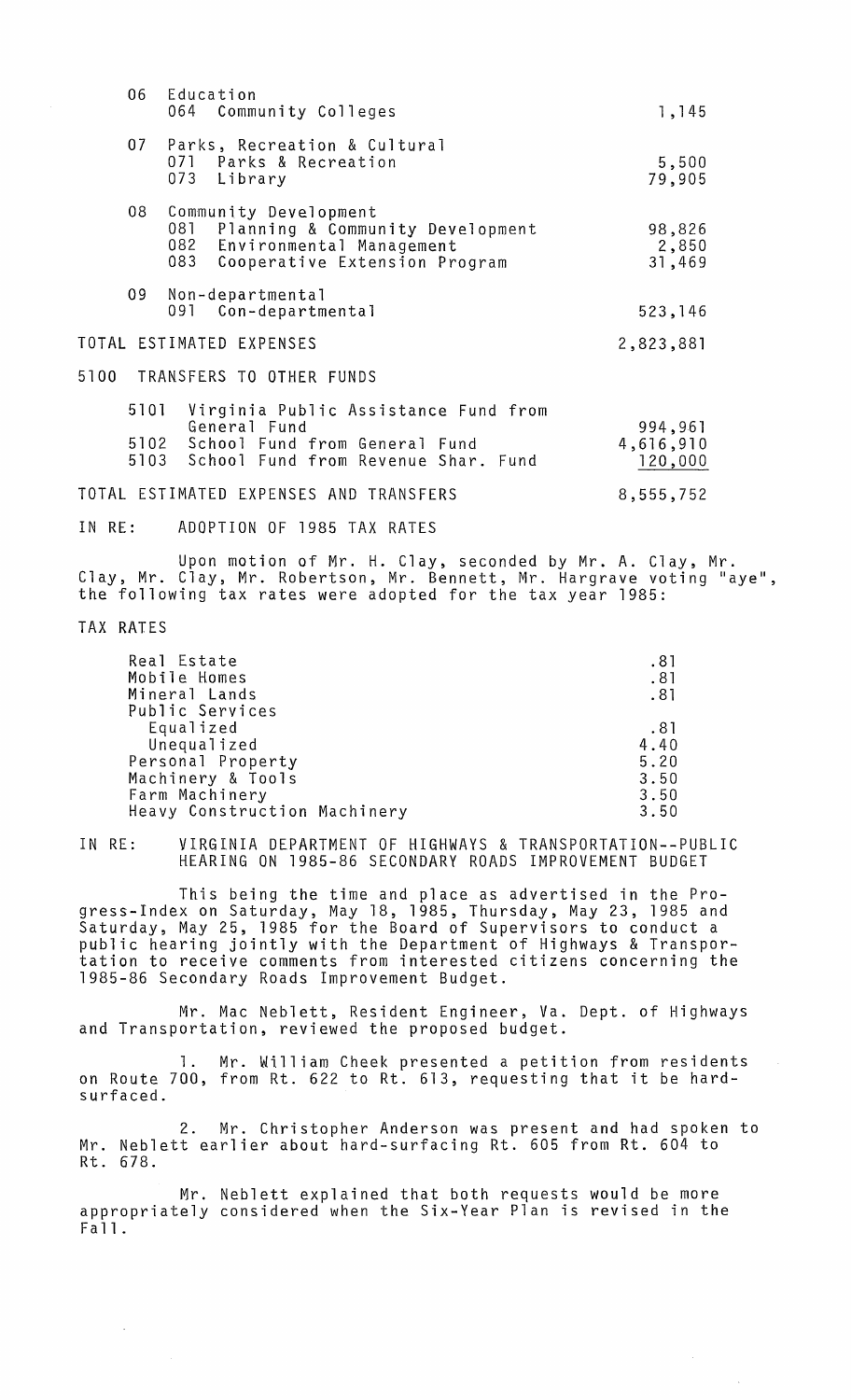closed. There were no other comments and the public hearing was

IN RE: VA. DEPT. OF HIGHWAYS & TRANSPORTATION--ADOPTION OF 1985-86 SECONDARY ROADS IMPROVEMENT BUDGET

of op

Upon motion of Mr. Robertson, seconded by Mr. H. Clay, Mr. Robertson, Mr. Clay, Mr. Clay, Mr. Bennett, Mr. Hargrave voting "aye", the following resolution was adopted:

WHEREAS, the Board of Supervisors met with representatives of the Va. Dept. of Highways & Transportation in a workshop session on April 22, 1985 to discuss the construction priorities for the 1985-86 Secondary Roads Improvement budget; and

WHEREAS, a public hearing was held jointly with the Va. Dept. of Highways and Transportation on May 29, 1985 to receive public input on the 1985-86 Secondary Roads Improvement budget; and

WHEREAS, the comments received were directed to the Six-Year Plan and would not change the 1985-86 Improvements budget as presented; and

WHEREAS, after giving consideration to the comments at the public hearing and the recommendations from the Va. Dept. of Highways and Transportation representatives, the Board of Supervisors concurs with the priorities listed in the 1985-86 Secondary Roads Improvement budget;

NOW THEREFORE BE· IT RESOLVED by the Board of Supervisors of Dinwiddie County, Virginia that the priority list of construction projects for Dinwiddie County's 1985-86 Secondary Roads Improvement budget be adopted as presented by the Va. Dept. of Highways & Transportation.

IN RE: VA. DEPT. OF HIGHWAYS & TRANSPORTATION

1. Mr. Bennett stated that the parking at Darvills Store at the intersection of Rt. 613 and Rt. 40 is causing a site distance problem for vehicles turning onto: Rt. 40.

Mr. Neblett stated he would notify the store owner and, if needed, put up signs.

IN RE: RESTRICTION OF THROUGH. TRUCK TRAFFIC--ROUTES 1310 AND 601

Upon motion of Mr. Robertson, seconded by Mr. H. Clay, Mr. Robertson, Mr. Clay, Mr. Clay, Mr. Bennett, Mr. Hargrave voting "aye", the following resolution was adopted:

WHEREAS, in response to Mr. George E. Robertson's inquiry as to the status of the Board of Supervisors' request to restrict through truck traffic on Routes 1310 and 601, Mr. MacFarland Neblett responded that the request had been filed with the State Office of the Virginia Dept. of Highways and Transportation in October of 1984 and to this date, a reply has not been received; and

WHEREAS, the Va. Dept. of Highways and Transportation's failure to respond within this nine month period is taking undue advantage of the citizens of the County of Dinwiddie and totally ignoring the Board of Supervisors of Dinwiddie County and its efforts to address the needs of the citizens of the County of Dinwiddie;

NOW THEREFORE BE IT RESOLVED by the Board of Supervisors of Dinwiddie County, Virginia that MacFarland Neblett is requested to take the necessary action to obtain a response from the State Office of the Va. Dept. of Highways and Transportation by July 15, 1985, and notify the Board of Supervisors at its meeting on July 17, 1985.

IN RE: APPOMATTOX RIVER SOIL & WATER CONSERVATION DISTRICT--MEMO-RANDUM OF UNDERSTANDING FOR URBAN EROSION CONTROL TECHNICIAN

Mr. Paul Myers, Chairman, Appomattox River Soil & Water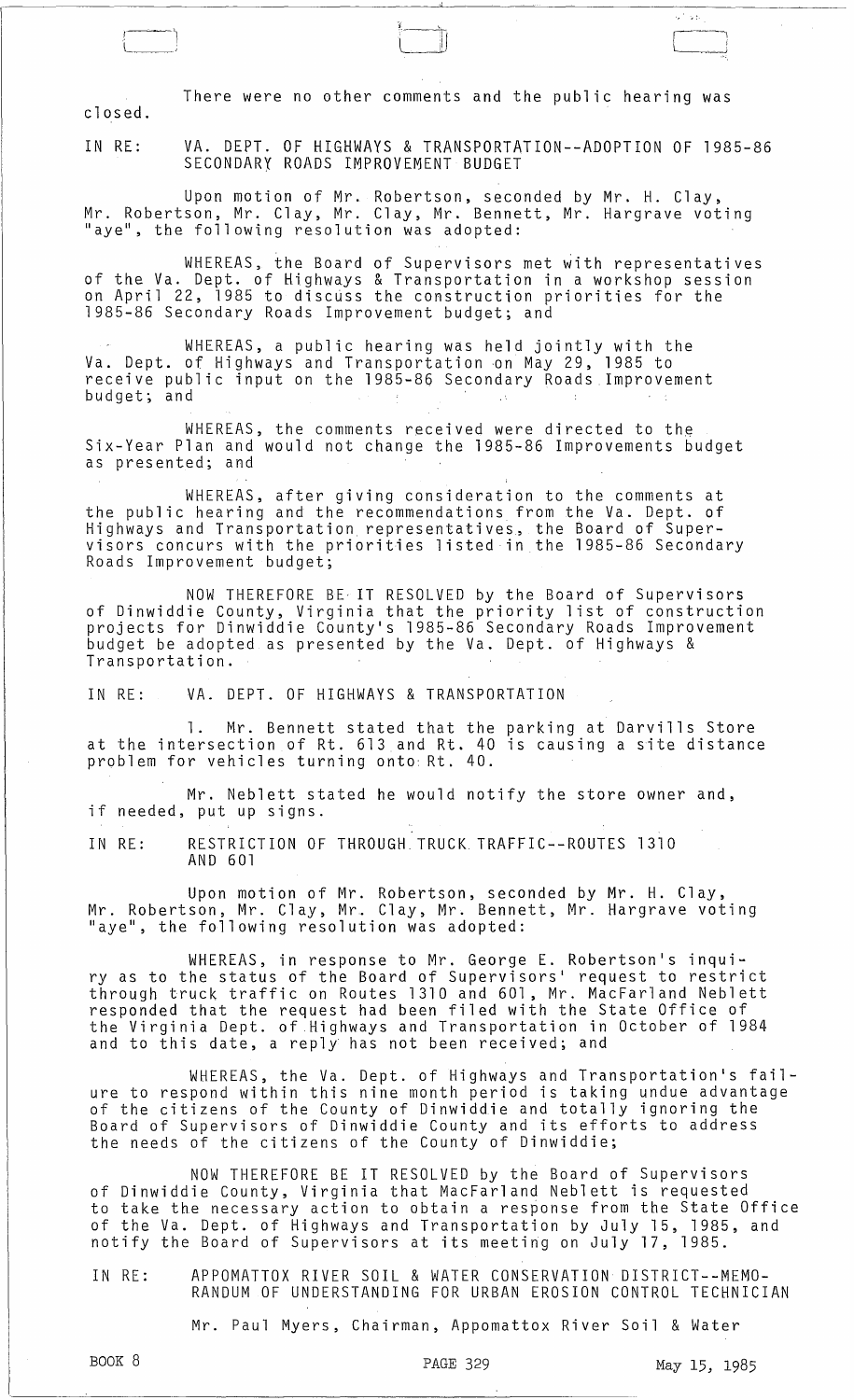Conservation District, appeared before the Board to present a revised agreement for technical assistance in the urban erosion control area. The original agreement provided for an Urban Erosion Control Specialist with the participation of Hopewell, Colonial Heights, Petersburg and Dinwiddie. Since that time, Hopewell and Colonial Heights have decided not to participate. Therefore, the agreement presented is for the localities of Petersburg and Dinwiddie only.

Mr. Myers pOinted out that the position has been changed to an Urban Erosion Control Technician and the funding has been reduced to \$1500 per locality.

Mr. Robertson asked how this agreement compares with the original one. Mr. Myers stated the County will receive basically the same services. The individual will be located in the district office, working with Petersburg and Dinwiddie.

Mr. Robertson asked how they arrived at half of the localities participating for less money. Mr. Bernie Houchins, Field Representative with the Soil and Water Conservation Commission, stated that the major difference is that under the Specialist position, the major duties were administrative. The Technician position involves more field work and less salary. The County will receive 50% of the services.

Mr. Robertson asked if the time will be intermingled between Petersburg & Dinwiddie. Mr. Houchins stated it would unless an emergency occurred in either locality which would take priority.

Mr. Bennett asked if the District Conservationist works in Petersburg now. Mr. Houchins stated he did, and this new position will allow the District Conservationist to spend more time on the agricultural needs. Mr. Bennett asked who will supervise the individual.

Mr. Houchins stated the individual will work for the District and his daily supervision will be coordinated with the Soil Conservation Service and the District Conservationist.

Mr. Robertson asked how services can be obtained. Mr. Houchins indicated referrals will come through the Director of Planning who administers the soil erosion and sedimentation control ordinance. The Director of Planning indicated he would still enforce the ordinance but the new position will provide assistance in the field.

Upon motion of Mr. H. Clay, seconded by Mr. A. Clay, Mr. Clay, Mr. Clay, Mr. Bennett, Mr. Robertson, Mr. Hargrave voting "aye",

BE IT RESOLVED by the Board of Supervisors of Dinwiddie County, Virginia that the Memorandum of Understanding with the Apposouncy, rivernical once numerandam of ondersounding nion one nepp<br>mattox River Soil & Water Conservation District for the employment<br>of an Urban Erosion Control Technician be approved.

IN RE: DISCUSSION OF E911 EMERGENCY TELEPHONE SERVICE & STREET-NAMING & NUMBERING PROCESS

The County Administrator presented up-to-date information on the costs to be assessed per customer for the E911 emergency telephone service. He stated that 102 customers on the Southeastern portion of the County are served by Continental Telephone and the cost of providing service to these customers has been incorporated into the rate.

| Basic E911 Service                            | \$.51/month |
|-----------------------------------------------|-------------|
| Plus ANI/ALI Screens & Printers - 7 locations | 1.87/month  |
| Plus Dial Up Printers - 7 locations           | .84/month   |

A public hearing on an ordinance, using the Basic E911 monthly rate, is scheduled for the July 17, 1985 meeting.

 $\sim$   $\sim$ 

Mr. W.C. Scheid, Director of Planning, briefly discussed the alternatives available for the streetnaming and numbering system which must be completed before the E911 System can be put into operation. He added that it is very difficult to give a cost projection at this point.

 $\alpha=1$  and  $\alpha$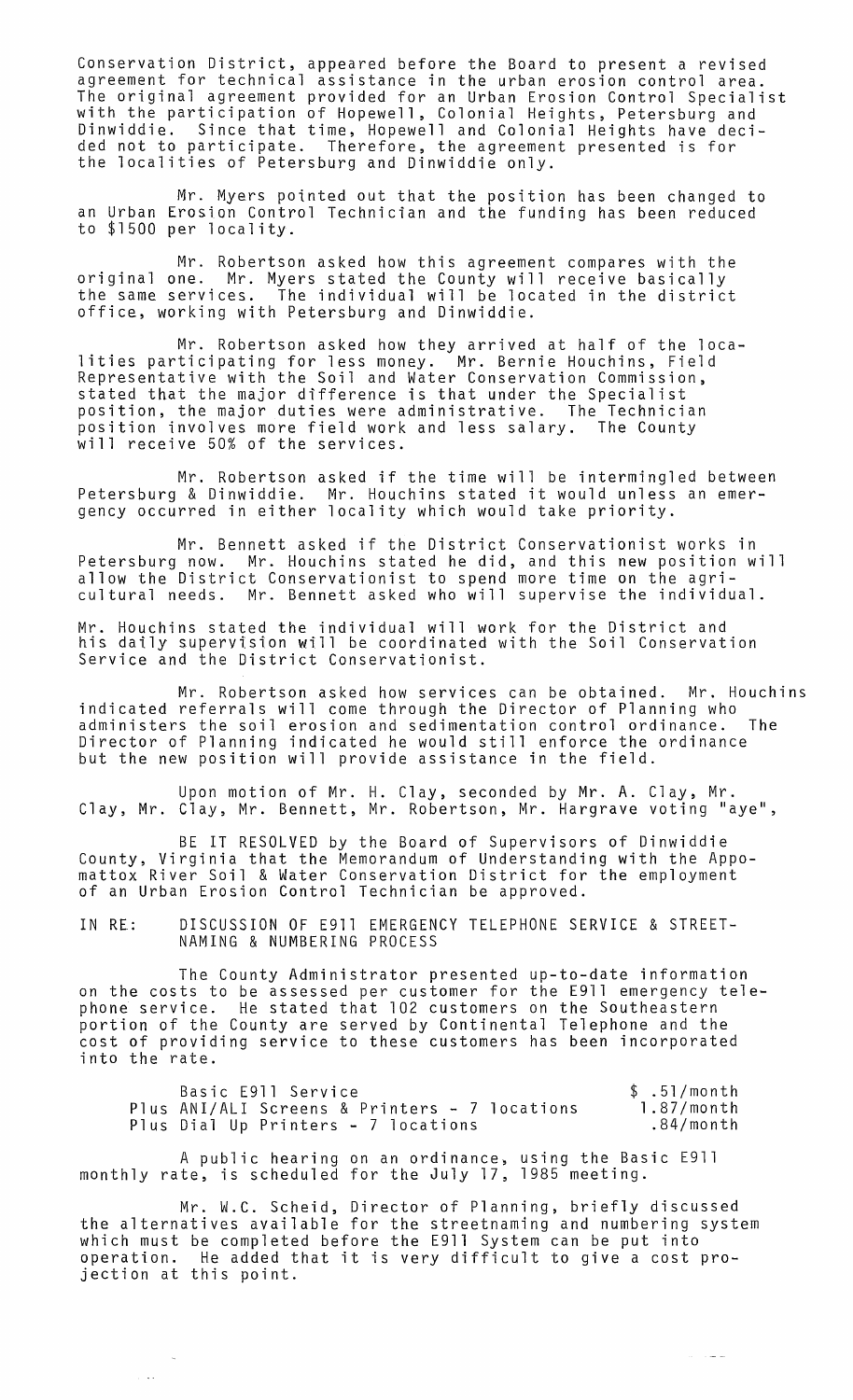He pointed out that the work consists of three parts:

1. Naming the streets. 2. Primary numbering system using the Commissioner of Revenue's tax maps. 3. Buying name plates and poles and erecting the signs.

Mr; Hargrave stated he found it hard to believe there is not a simpler way to get the work done. Mr. Scheid stated that the C&P Community Relations Team has agreed to help, and he felt the fire departments and rescue squad would help. The crucial assistance is needed from the post offices and rural delivery<br>people.

Mr. Scheid recommended that a base contract be prepared to put out for bid to get a handle on what the cost will be.

The Board instructed Mr. Scheid to proceed with obtaining contracts and proposals from other localities to present for their review.

IN RE: 1986 HIGHWAY SAFETY FINAL APPLICATION

Mrs. Wendy Quesenberry, Secretary to the Transportation Safety Commission, presented a final application for 1986 Highway Safety Funding for· the School Board. The request is for \$6,936 for films and cassettes for the Juvenile Offender program operated at the Senior High School by Ms. Barbara Goodman.

Juveniles are referred to this program from the General District Court for traffic violations. The juvenile, along with their parents, must attend two sessions consisting of two hours each. Mrs. Quesenberry pointed out that the instructor has been borrowing films and cassettes to use for the program and these funds, if approved, would allow her to purchase more up-to-date material. The funds will be matched with in-kind services.

Upon motion of Mr.·H. Clay, seconded by Mr. Robertson, Mr. Clay, Mr. Robertson, Mr. Clay, Mr. Bennett, Mr. Hargrave voting aye", the final application for 1986 Highway Safety Funding for the School Board was approved.

IN RE: DISTRICT 19 MENTAL HEALTH & MENTAL RETARDATION SERVICES BOARD--AUTHORIZATION FOR LOAN

Upon motion of Mr. A. Clay, seconded by Mr. H. Clay, Mr. Clay, Mr. Clay, Mr. Robertson, Mr. Bennett, Mr. Hargrave voting "aye", the following resolution was adopted:

WHEREAS, the District 19 Mental Health, Mental Retardation and Substance Abuse Services Board provides a comprehensive system of services to the citizens of the County of Dinwiddie; and

WHEREAS, the Services Board has been established by the political subdivisions: incPlanning District 19 and the Services Board is responsible to the said subdivision; and

WHEREAS, the Services Board operates with a total budget of \$3.7 million dollars of which \$2.4 million are State grants and the remainder are local funds, client fees, philanthropy, other funds, and a small amount of interest; and

WHEREAS, none of the State grant funds become available to the Services Board until early August in each fiscal year, resulting<br>in a cash flow problem for the Services Board; and

WHEREAS, according to the State Code, Section 37.1 - 197K, the Services Board may "apply for and accept loans as authorized by the governing body or bodies of the political subdivision or subthe governing bouy or boutes of the<br>divisions of which it is an agency."

-------\_.\_-\_ ... \_----------------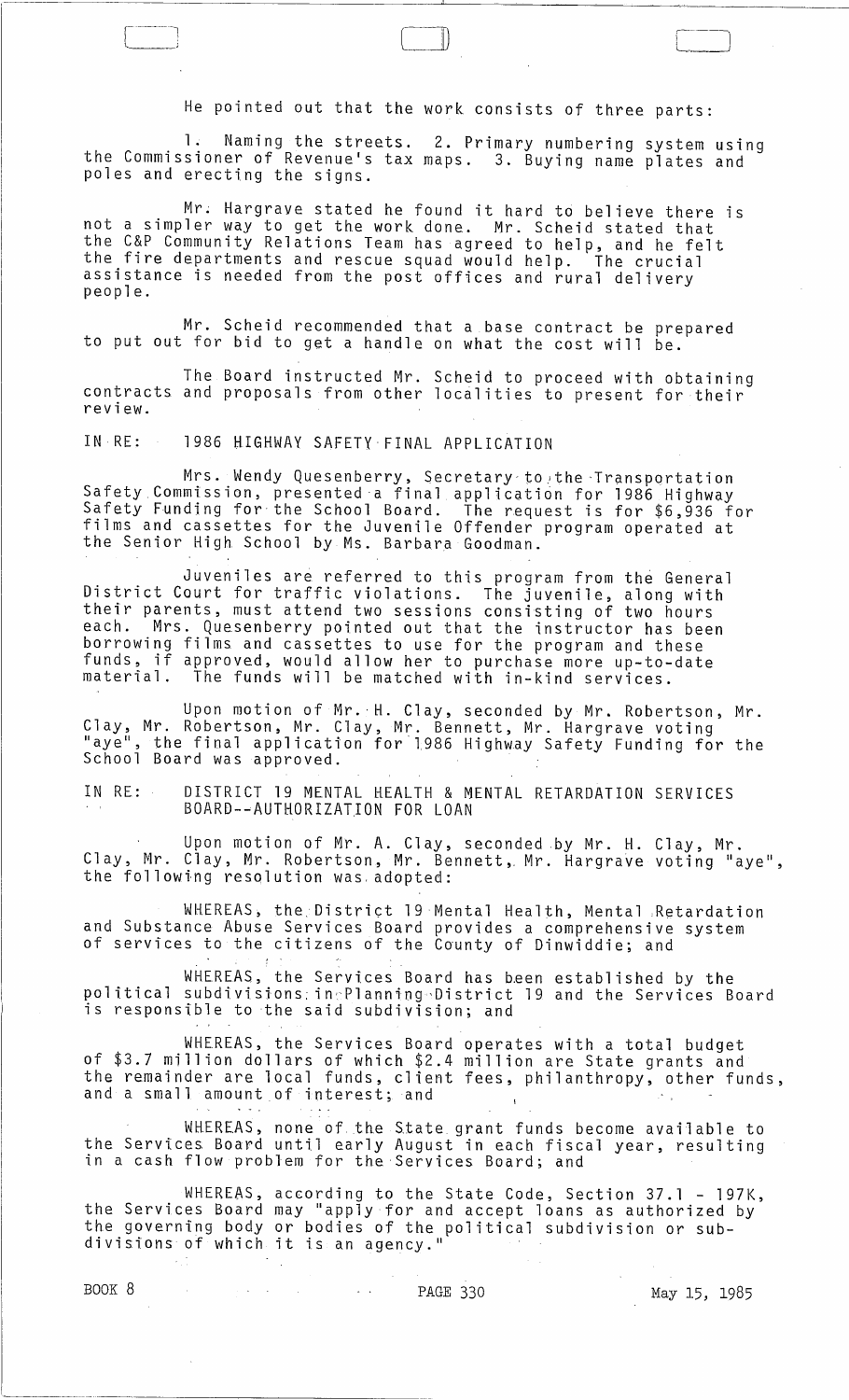NOW THEREFORE BE IT RESOLVED by the Board of Supervisors of Dinwiddie County, Virginia that the District 19 Mental Health, Mental Retardation and Substance Abuse Services Board is authorized to borrow from the Bank of Southside Virginia (68-461) in Prince George, Virginia, through the Services Board's fiscal agent, Treasurer, Prince George<br>County, a sum not to exceed \$100,000 for the month of July, for a period not to exceed forty-five days.

IN RE: MOUNT LEVEL BAPTIST CHURCH--REQUEST TO PLACE SIGN ON COUNTY PROPERTY

Mr. W.C. Scheid, Director of Planning, presented a request from the Mt. Level Baptist Church to place a sign on county property at the intersection of Rt. 1 and Rt. 619. The sign is proposed to be  $2^1$  x  $4^1$ .

Mr. Scheid stated there are three signs on county property at this location now. The County does not, however, have a policy concerning the placement of signs on County property.

Mr. Robertson moved that the Mount Level Baptist Church be issued a permit to place a sign on County property and that the size be no larger than the signs already in place. He added that the applicant be notified, along with the other sign holders, that the permit is temporary and the signs are subject to removal when a policy is considered by the Board. Mr. A. Clay seconded the motion. Mr. Robertson, Mr. Clay, Mr. Clay, Mr. Bennett, Mr. Hargrave voted "aye".

# IN RE: EXECUTIVE SESSION

Upon motion of Mr. A. Clay, seconded by Mr. Bennett, Mr. Clay, Mr. Bennett, Mr. Clay, Mr. Robertson, Mr. Hargrave voting "aye", pursuant to Sec. 2.1-344 (6) of the Virginia Freedom of Information Act, the Board moved into Executive Session at 4:09 P.M. to discuss legal matters. The meeting reconvened into Open Session at 5:01 P. M.

IN RE: FAIR LABOR STANDARDS ACT--ASSISTANCE FROM ROBINSON, FARMER & COX

Mrs. Wendy Quesenberry Presented to the Board a proposal from Robinson, Farmer & Cox to extend the personnel services they are providing to the County to include assistance in meeting the<br>requirements of the Fair Labor Standards Act. The additional cost requirements of the Fair Labor Standards Act. for services is proposed not to exceed \$1500.

Mrs. Quesenberry stated that she felt this assistance is necessary because the Board is responsible for all departments of the County, including the School Board and Social Services Department. Little guidance has been sent down from the Compensation Board or any of the other. state agencies.

Upon motion of Mr. H. Clay, seconded by Mr. Robertson, Mr. Clay, Mr. Robertson, Mr. Clay, Mr. Bennett, Mr. Hargrave voting "aye", the Board approved the additional services of Robinson, Farmer, Cox Associates to provide assistance in meeting the requirements of the Fair Labor Standards Act.

## IN RE: ADJOURNMENT

للأرباء بعقاء

Upon motion of Mr. H. Clay, seconded by Mr. A. Clay, Mr. Clay, Mr. Clay, Mr. Robertson, Mr. Bennett, Mr. Hargrave voting "aye", the meeting was adjourned until 7:30 P.M., June 4, 1985.

JUNE 4, 1985 -- CONTINUATION OF MAY 29, 1985 -- 7:30 P.M.

| PRESENT: M.I. HARGRAVE, JR., CHAIRMAN<br>A.S. CLAY, VICE-CHAIRMAN<br>G.S. BENNETT, JR.<br>H.L. CLAY, JR.<br>G.E. ROBERTSON, JR. | ELECTION DISTRICT #3<br>ELECTION DISTRICT #4<br>ELECTION DISTRICT #1<br>ELECTION DISTRICT #2<br>ELECTION DISTRICT #2 |
|---------------------------------------------------------------------------------------------------------------------------------|----------------------------------------------------------------------------------------------------------------------|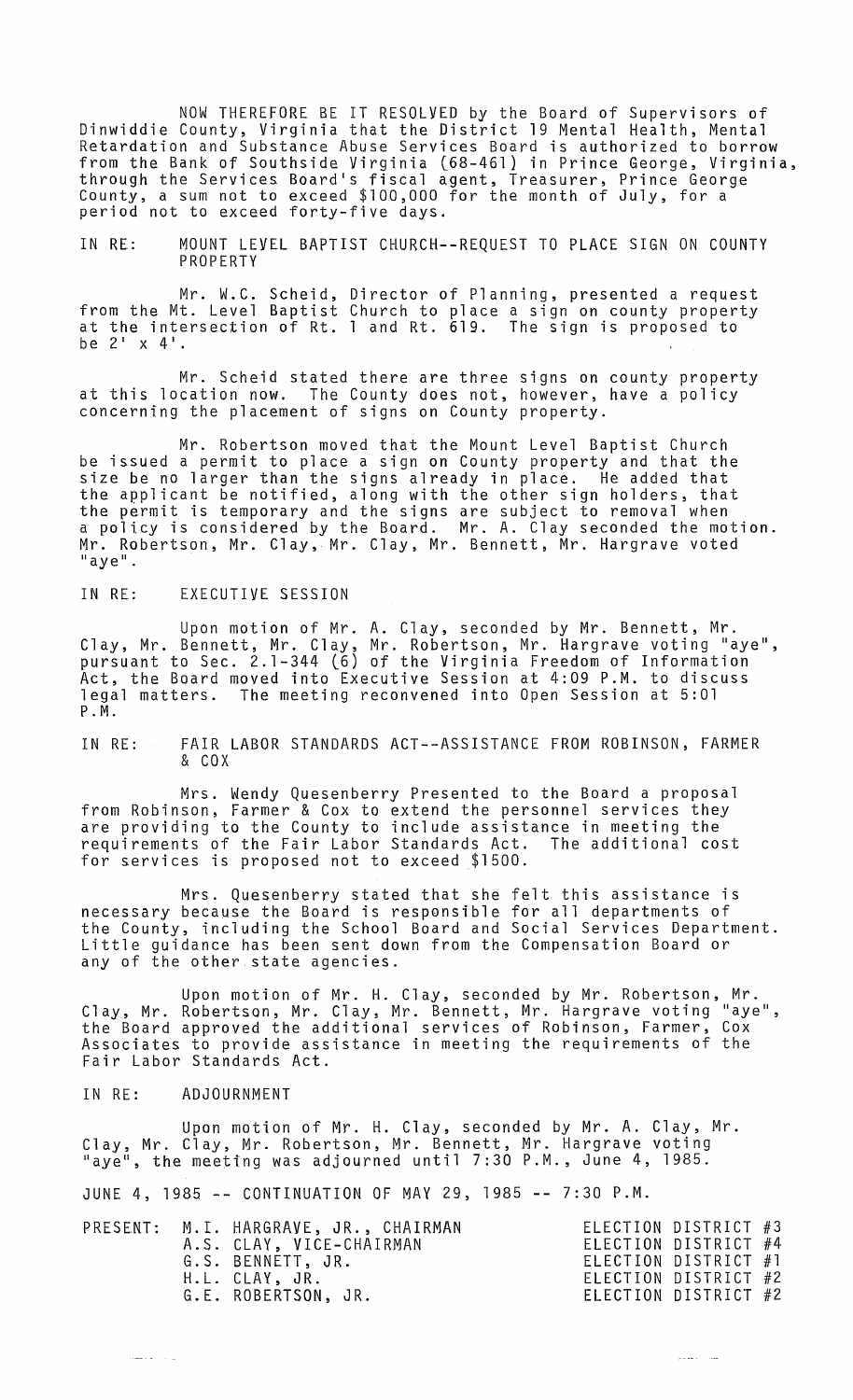# IN RE: HEALTH DEPARTMENT STUDY & PLANS AND SUMMARY OF CLERK'S OFFICE ADDITION

The Health Department study and the plans and summary of the Clerk's Office addition prepared by Hayes, Seay, Mattern & Mattern were distributed for the Board's review.

IN RE: EXECUTIVE SESSION

Upon motion of Mr. Bennett, seconded by Mr. H. Clay, Mr. Bennett, Mr. Clay, Mr. Clay, Mr. Robertson, Mr. Hargrave voting "aye", pursuant to Sec. 2.1-344 (6) of the Virginia Freedom of Information Act, the Board moved into Executive Session at 7:40 P.M. to discuss legal matters. The meeting reconvened into Open Session at 8:55 P.M.

### IN RE: ADJOURNMENT

Upon motion of Mr. H. Clay, seconded by Mr. A. Clay, Mr. Clay, Mr. Clay, Mr. Bennett, Mr. Robertson, Mr. Hargrave voting "aye", the meeting was adjourned at 8:56 P.M.

ATTEST: WE KNOTT

Westerner, JR., CHAIRMAN